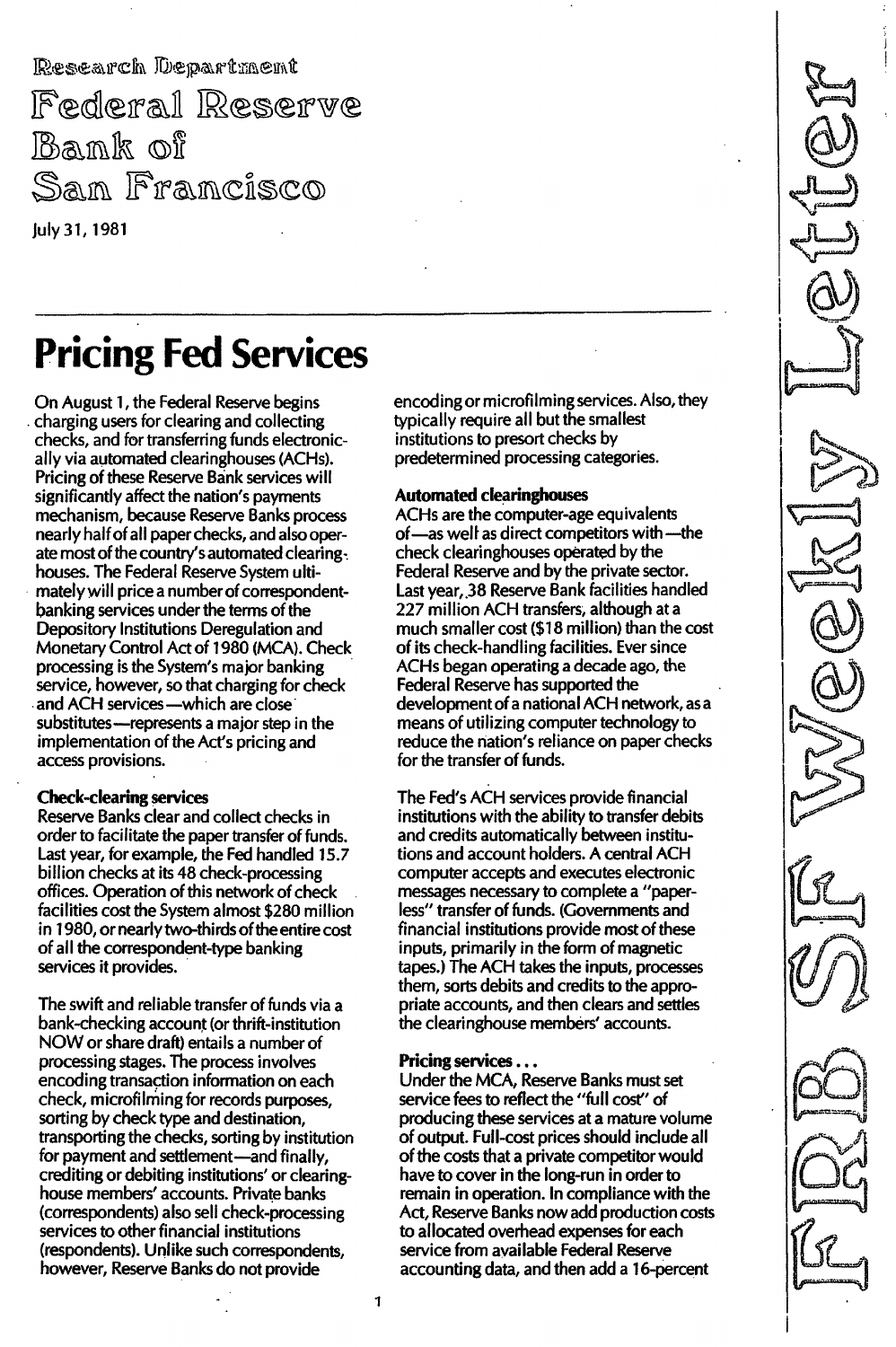Research Department

## Federal Reserve Bank of San Francisco

Opinions expressed in this newsletter do not necessarily reflect the views of the management of the Federal Reserve Bank of San Francisco. or of the Board of Governors of the Federal Reserve System. - - - - - - - - - - , ----

markup to cover imputed taxes and returns to capital. The Fed includes this private-sector markup to offset the fact that Reserve Banks, unlike private suppliers, are neither taxed nor required to earn a market return on capital.

#### . . . for checks

Reserve Bank check services and fees may vary by type of check and by region. Each check type-generally determined by the type of processing it requires, and the location of the paying and depositing institution - will be priced separately. This reflects actual differences in the costs of processing cash letters (bundles of similar checks). While all districts will offer a similar package of services, in some cases Reserve Bank charges will vary because of inter-office differences in services and/or costs. Thus, fees will differ between districts, and in some cases, even between Reserve Bank facilities (although not in the San Francisco District).

Reserve Bank fees for check services (see table) compare favorably with previously reported prices charged by large correspondent banks for similar services. For example, the average charge per encoded check in the San Francisco (Twelfth) Federal Reserve District in 1979 was 2.1 cents, with a range from 1 .4 to 3.0 cents for individual banks-according to the Account Analysis Survey of Charges for Selected Correspondent Banking Services conducted by Robert Knight Associates. These prices of course do not include any increase in costs that correspondents may face because of Reserve Bank pricing, which may boost correspondent prices after the August 1 shift by the Fed.

Pricing and open access to Reserve Bank check services, as called for under the MCA, will directly affect the correspondent banks selling check services 'in competition with Reserve Bank services. First, correspondents will no longer be able to rely on "free" Federal Reserve check services to lower their cost of producing services for resale to respondents. Thus, pricing should increase the cost of privately supplied check-processing services, as well as the price correspondents charge respondent institutions purchasing services. Second, the elimination of free check services will allow correspondents to compete with the Fed both on price and service quality, instead of simply on service quality alone. Finally, open access should mean increased competition in the sale of check services to nonmember banks and thrifts-institutions which previously had only limited access to Reserve Bank check services.

#### ... and ACHs

The Federal Reserve has adopted uniform pricing for ACH services-except for New York. Those services are provided on a standardized basis nationwide (except for New York, where Fed-provided ACH services are limited to settlement of clearing balances among institutions). Also, the cost of computer-processing facilities, the major ACH category, essentially is determined in the national market. In addition, advances in ACH technology are likely to lead to a national ACH market linked by on-line computer-communications facilities, which would reduce the locational importance of both clearinghouses and ACH users. Thus,

#### Prices of Selected Check Services-San Francisco (12th) District

#### Cents per item

| Machine readable items deposited locally                   |      |
|------------------------------------------------------------|------|
| City checks                                                | 1.54 |
| <b>Regional Check Processing Center (RCPC)</b>             | 1.71 |
| Package sort (presorted by paying institution)             | 0.58 |
| Mixed items (unsorted items)                               | 1.71 |
| Other Fed (items payable at other Reserve Bank facilities) | 4.12 |
| Non-machine readable items deposited locally               | 7.99 |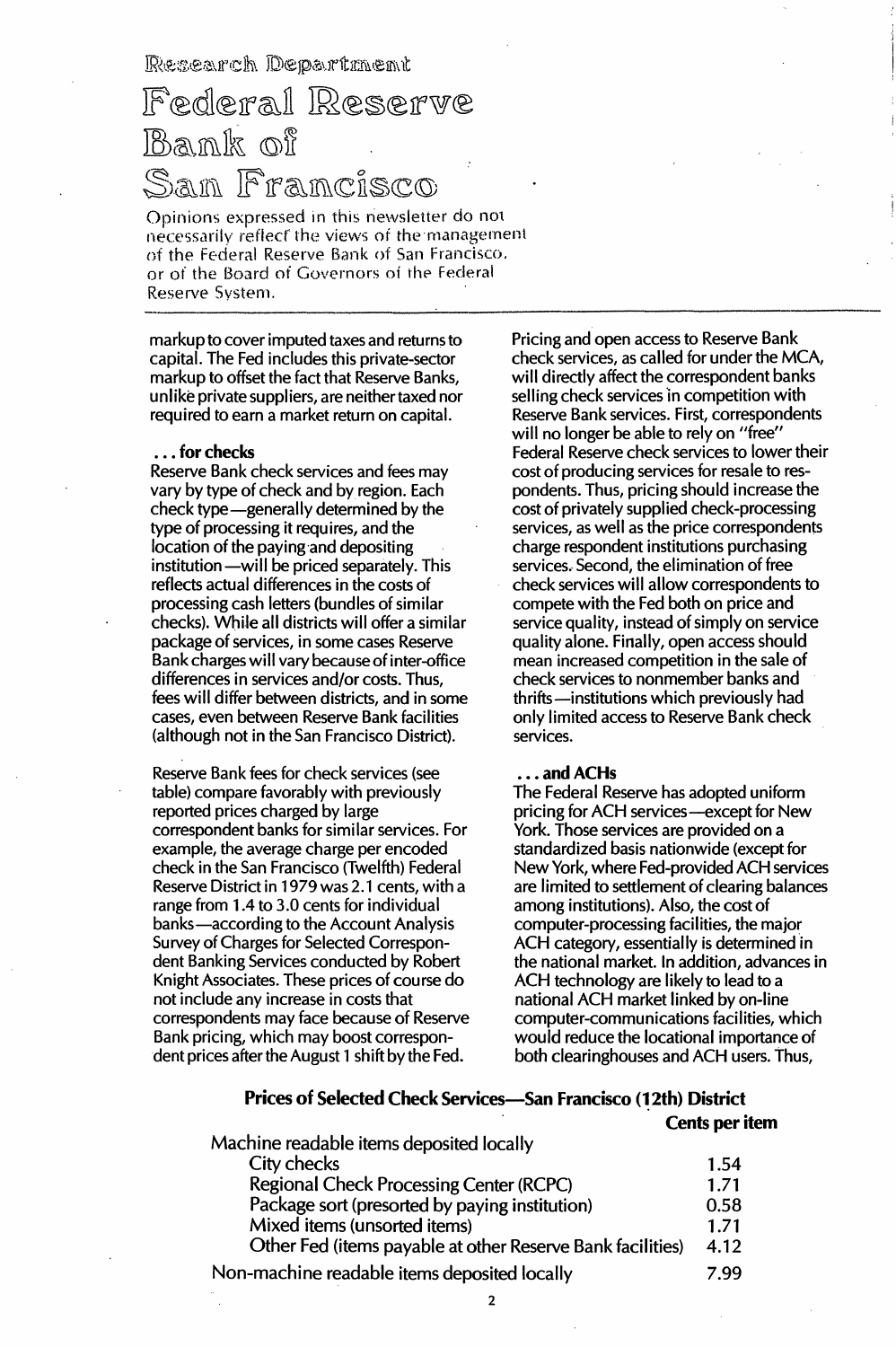the Federal Reserve has set prices for intra-ACH transfers at 1.0 cents per item, except in New York where the charge will be 0.3 cents per item-while transfers between clearinghouses will cost 1.5 cents per item, except in New York where the fee will be 1.2 cents per item.

---\_. \_\_.\_-----\_.\_-\_..\_\_.-\_....\_---\_ •.\_....\_---------------\_. \_-\_ .., ---------\_. \_---

Rapid expansion of ACH volume and the evidence of scale economies in such operations complicate the task of pricing ACH transfers. Both factors indicate that ACH facilities have yet to reach a mature volume of services as called for under the MCA's pricing provisions. ACH volume, for example, has not leveled off-rather, it has more than doubled in the last three years-and it can be expected to continue growing even with the advent of pricing. In addition, Federal Reserve cost and output data indicate the existence of sizable economies of scale in ACH processing. Thus, the continued expansion of ACH facilities should lead to further reductions in "full cost" as output rises. Therefore, the Federal Reserve has set fees for ACH transfers based on an estimate of "full cost" at an estimated mature volume that takes both potential growth and scale economies into consideration.

Advertised ACH fees are below the price of comparable paper-check transfers. Because of possible substitutability, setting the ACH price too high relative to checks could

dampen the growth of the developing market for ACH transfers and increase the burden on the nation's check-payments system. Setting fees too low would also create problems, even while promoting faster ACH growth to take advantage of scale economies and alleviate pressure on the check-clearing' system. Low fees could act as a barrier to competition from the private sector and result in a long-run ACH subsidy that would run counter to the Monetary Control Act's pricing and access provisions. Indeed, intended just the reverse-to improve the efficiency of the payments mechanism by eliminating Reserve Bank subsidies and barriers to competition.

In sum, August 1 represents the dawn of a new era in correspondent banking. Reserve Bank implementation of explicit charges for check and ACH services will strongly affect the future markets for these two services. Pricing will increase the cost to institutions using check and ACH services, but it will also increase the efficiency of Reserve Bank production and distribution. Under the MCA Reserve Bank check-clearing facilities should be able to compete, both on price and service quality, with the private sector. At the same time, the ACH fee schedule should leave ACH-transfer prices competitive with check fees, while encouraging the continued development and use of ACH facilities.

Gary C. Zimmerman

#### Publication-Monetary Policy Objectives

Copies are now available of the publication, Monetary Policy Objectives for 7987 -Midyear Review. This is a summary of the report made by Federal Reserve Chairman Volcker to Congress on July 21, 1981.

Free copies of this publication can be obtained by calling or writing the Public Information Section, Federal Reserve Bank of San Francisco, P.O. Box 7702, San Francisco 941 20. Phone (415) 544-21 84.